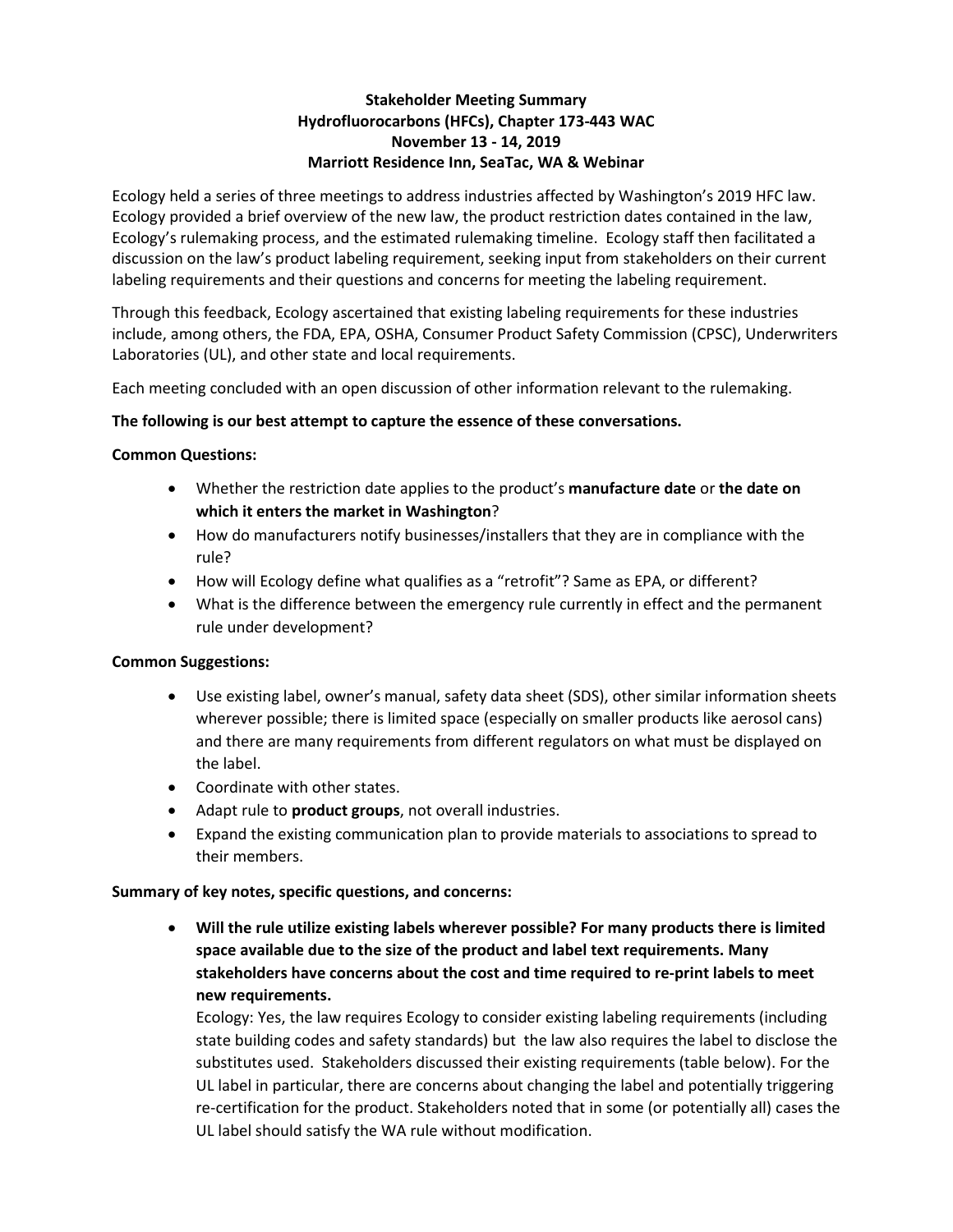- **Is Ecology working with other states considering HFC rules in order to coordinate requirements on affected businesses?**  Ecology: Yes, Ecology is working with other states currently considering or developing HFC rules and aims to coordinate wherever possible to minimize the burden on affected manufacturers and other entities.
- **What is the difference between the emergency rule and the regular rule?**

Ecology: The emergency rule, which expires after 120 days, covers initial and status update notification (reporting) requirements, whereas the permanent rule will add the requirement to label covered products and equipment. Ecology will continue to adopt emergency rules until the permanent rule is adopted and effective. The law's initial and status update reporting requirements will also be contained in the permanent rule. The deadline for meeting the initial reporting requirement is **December 31, 2019** and status update notifications must be submitted within 120 days of an applicable product restriction date.

- **Does the restriction date apply to the product's manufacture date or the date on which it enters the market in Washington? The EPA and DOE typically use the manufacture date.** Ecology: The restriction date applies to the date upon which affected products manufactured after the restriction date can no longer enter Washington commerce. So it applies to both. Products that are manufactured prior to the restriction date may be sold in Washington after the restriction date.
- **When does the labeling requirement kick in?**

Ecology: The labeling requirement is not tied to the restriction date in the law, but we have not yet determined when the labeling requirement will start. We will address that in the rule based on the feedback we receive from stakeholders. We are considering options that potentially minimize the burden to affected businesses.

• **How do the manufacturers notify the businesses/installers that they are in compliance with the rule?**

Ecology: We will post the names of manufacturers who submit initial notifications on our website in early 2020.

- **How will the rule work with retrofits?** Ecology: By law, we are required to use the EPA definitions for this term: a *retrofit* occurs only when the type of refrigerant used in the product is changed.
- **Given the complexity of these industries, it would be better to adapt the rule to product groups or individual products, not overall industries.** Ecology: We will take this into consideration.